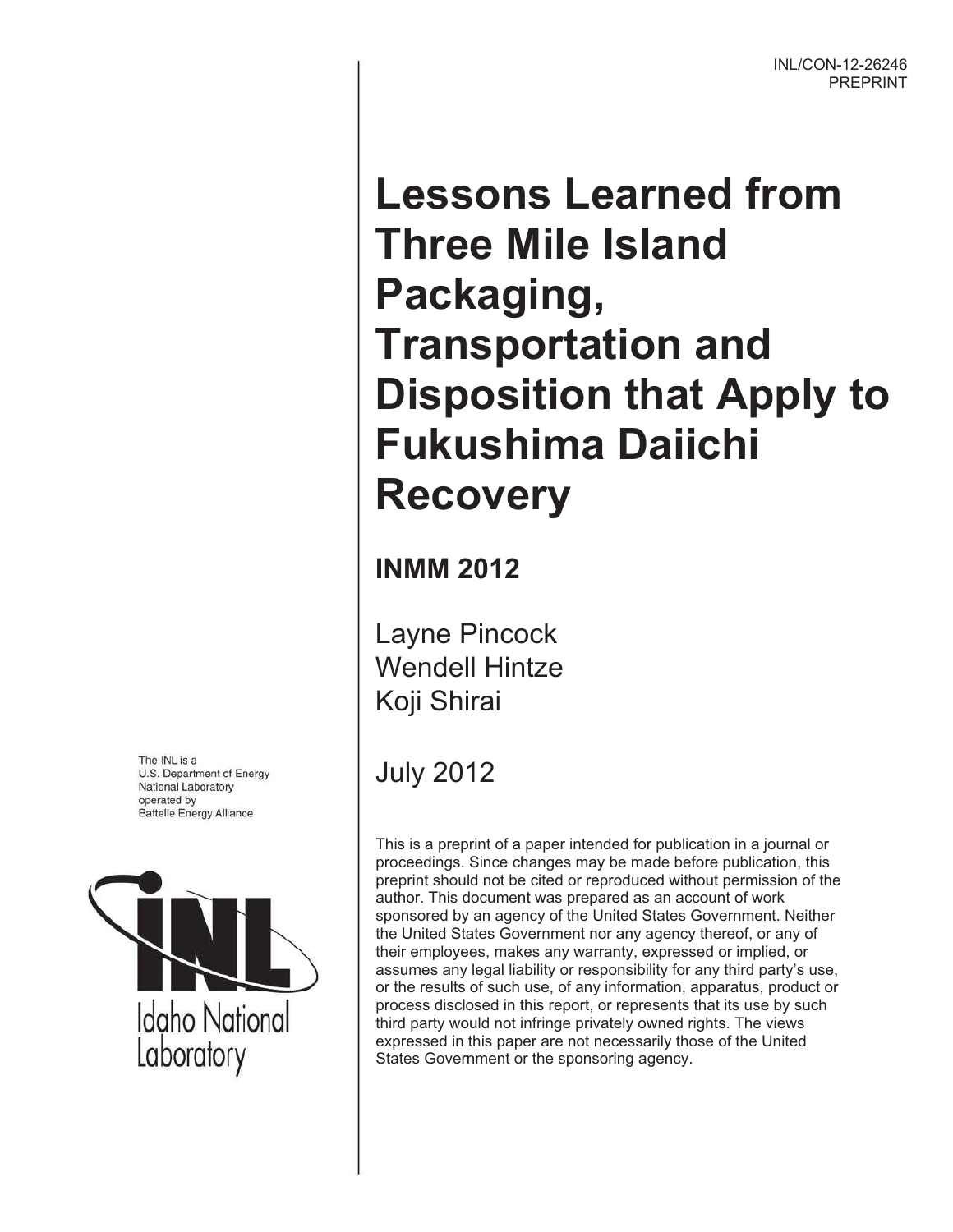# **Lessons Learned from Three Mile Island Packaging, Transportation and Disposition that Apply to Fukushima Daiichi Recovery**

Layne Pincock Wendell Hintze Dr. Koji Shirai Layne.Pincock@inl.gov Wendell.Hintze@inl.gov

Idaho National Laboratory Idaho National Laboratory Central Research Institute of Layne.Pincock@inl.gov Wendell.Hintze@inl.gov Electric Power Industry shirai@criepi.denken.or.jp

## **Abstract**

Following the massive earthquake and resulting tsunami damage in March of 2011 at the Fukushima Daiichi nuclear power plant in Japan, interest was amplified for what was done for recovery at the Three Mile Island Unit 2 (TMI-2) in the United States following its meltdown in 1979. Many parallels could be drawn between to two accidents. This paper presents the results of research done into the TMI-2 recovery effort and its applicability to the Fukushima Daiichi cleanup. This research focused on three topics: packaging, transportation, and disposition. This research work was performed as a collaboration between Japan's Central Research Institute of Electric Power Industry (CRIEPI) and the Idaho National Laboratory (INL). Hundreds of TMI-2 related documents were searched and pertinent information was gleaned from these documents. Other important information was also obtained by interviewing employees who were involved first hand in various aspects of the TMI-2 cleanup effort. This paper is organized into three main sections: (1) Transport from Three Mile Island to Central Facilities Area at INL, (2) Transport from INL Central Receiving Facility to INL Test Area North (TAN) and wet storage at TAN, and (3) Transport from TAN to INL Idaho Nuclear Technology and Engineering Center (INTEC) and Dry Storage at INTEC. Within each of these sections, lessons learned from performing recovery activities are presented and their applicability to the Fukushima Daiichi nuclear power plant cleanup are outlined.

## **Transport from Three Mile Island to Central Facilities Area at INL**

## **Canister Designs**

The TMI-2 damaged core debris consisted of approximately 125 tons of spent fuel and core debris. This material was packaged into 342 sealed stainless steel canisters. The canisters were l4-in. in diameter with a length of 150 in. The canisters were equipped with  $3/8$ -in. drain and  $1/4$ -in. vent fittings. There were three types of canisters used for the  $TMI-2$  damaged core debris (see Figure 1).<sup>1</sup>

- 1. *Fuel canisters.* These canisters contain partially intact fuel assemblies and core debris large enough to pick up and load using mechanical devices. Examples of the core debris include fuel rods, spacer grids, control rod spider hubs, end fittings, springs, and fuel pellets. The fuel canisters have an empty weight of approximately 1,200 lb (544 kg) and a maximum loaded weight of approximately 2,900 lb (1,315 kg). There are 268 fuel canisters.
- 2. *Knockout canisters.* These canisters contain TMI-2 core debris that was vacuumed from the TMI-2 reactor vessel and coolant system. The debris particle sizes vary from 140 microns to the size of a fuel pellet (0.375 in. in diameter  $\times$  0.60 in. long). The knockout canisters have an empty weight of approximately 1,046 lb (474 kg) and a maximum loaded weight of approximately 2,900 lb  $(1,315 \text{ kg})$ . There are 12 knockout canisters.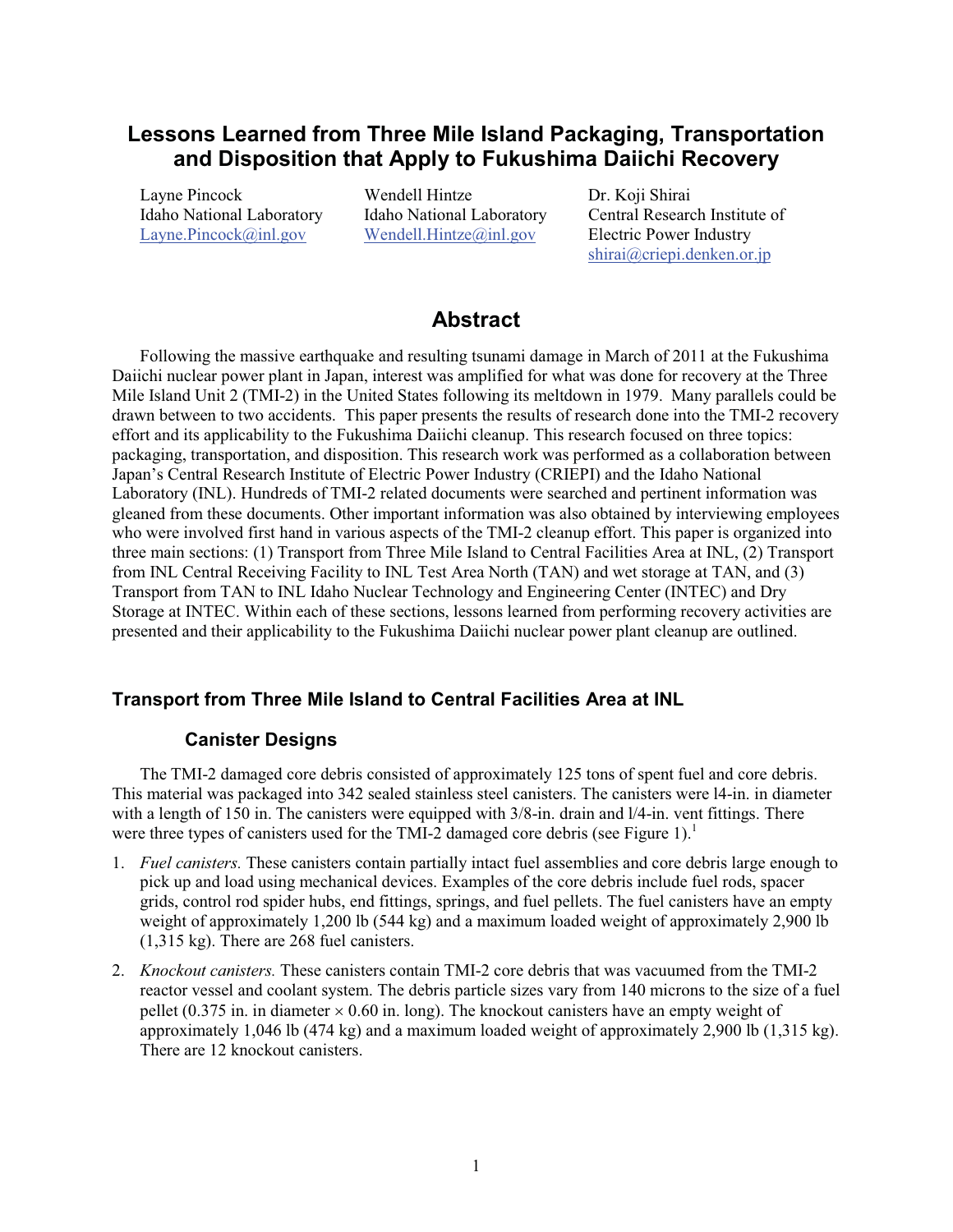3. *Filter canisters.* These canisters contain fine core debris obtained from filling the knockout canisters. The filter canisters have an empty weight of approximately 1,440 lb (653 kg) and a maximum loaded weight of approximately 2,500 lb (1,134 kg). There are 62 filter canisters.

The canisters were designed to use existing fuel transfer equipment between the containment pool and the Spent Fuel Building. The Spent Fuel Building was designed to store used fuel for decay prior to shipping. This building provided for canister loading and storage while transportation issues were being resolved. It also allowed the shipment to continue while in containment issues (such as the microbe bloom) were being worked. It also eliminated the cost of new transfer equipment and storage facilities at TMI. In addition, the common external dimensions, maximum weights, common vent and drain ports, and identical handling designs greatly simplified in facility handling, cask loading, cask shipping, unloading, and storage operations.



**Figure 1. Core Debris Canisters.**

The fuel canister was a receptacle for large pieces of core debris that could be picked up by the defueling grapple and placed in the canister. For this reason, the upper closure head was removable to permit easy access for debris loading. An internal shroud controlled the size of the internal cavity and provided a means of encapsulating the neutron absorbing material used for criticality control (Boral).

#### *Lessons Learned*

Because DOE made a requirement that the fuel rubble be kept in a safe physical dimension (for criticality safety), a filler material needed to be used to ensure this physical configuration. It was decided to use a low density concrete for this filler material. The use of a low density concrete (LICON) in the canister as filler material was not the best choice. The presence of water in the LICON mixture is extremely difficult to remove. Many debris components require oxygen leaving a net surplus of hydrogen.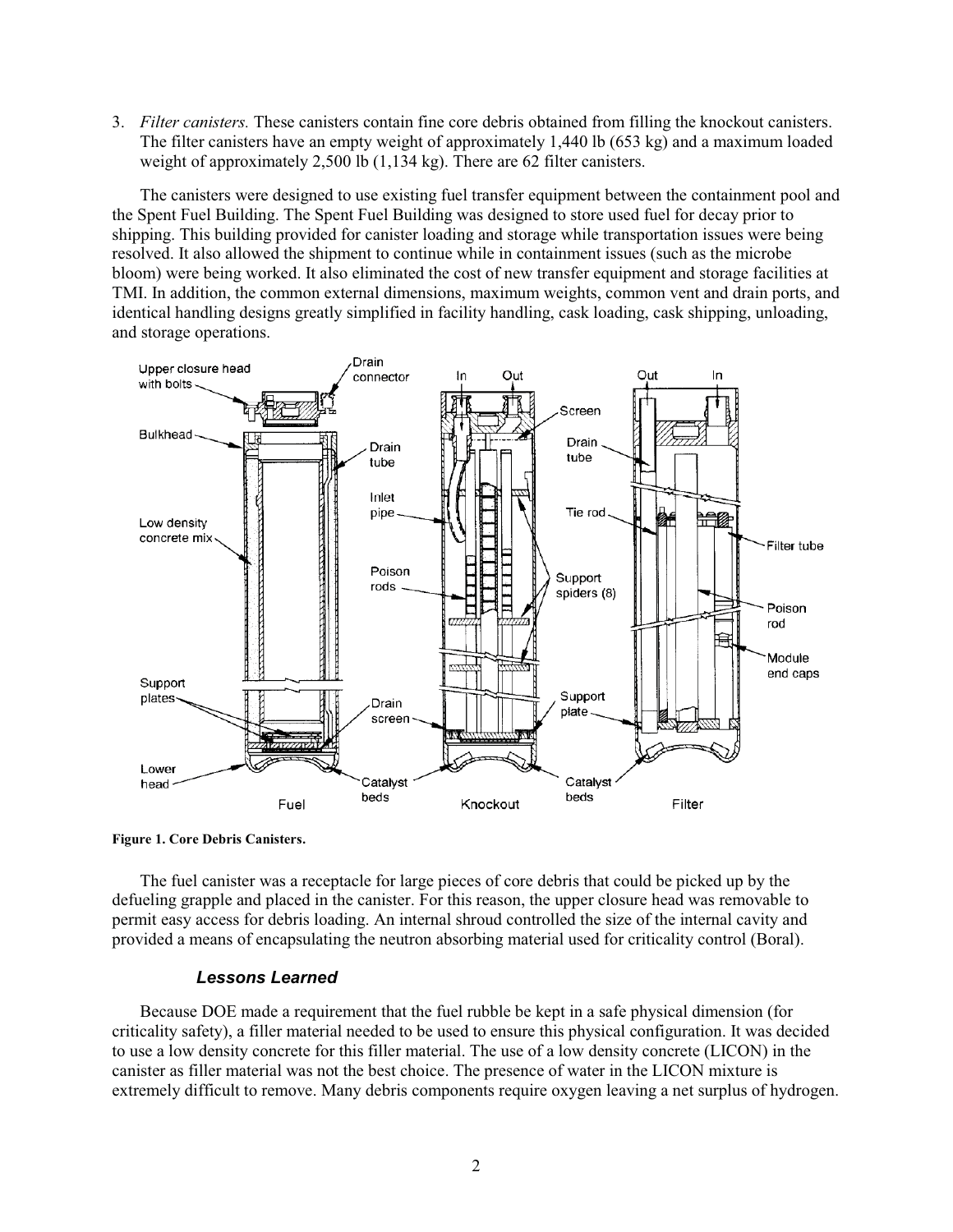That must be vented. The canister cannot be permanently sealed during subsequent storage. Other options could be explored, such as aluminum or glass beads.

#### *Applicability to Fukushima Daiichi Nuclear Power Station*

It is likely that canisters will need to be used for packaging the damaged fuel at Fukushima. The TMI canisters were designed to be used for PWR fuel. The Fukushima fuel is BWR fuel which has different size specifications and fuel array sizes (TMI-2 was 15×15 and BWRs are typically 8×8 arrays with different element lengths from TMI). Therefore, TEPCO could not use the exact canister design used for TMI fuel debris. The Fukushima fuel has a higher burnup as well causing higher decay heat which will change the design specifications from TMI. However, TEPCO could greatly benefit by considering the design used for TMI and learning from the canister experience gained by using the core debris canisters. The canister design used was very conservative but provided a wide margin of safety which enabled obtaining regulatory approval in a timely manner. It is strongly recommended to investigate better options to replace LICON for use in the fuel canister.

It is recommended that TEPCO inspect the fuel transfer systems from the Reactor Building to external storage pools and if possible use them both for transfer and interim storage.

TEPCO will need to account for microbial induced corrosion in their canisters. With the introduction of sea water into the reactor, microbial contamination will almost certainly occur. This could possibly be dealt with in a similar manner as TMI using antimicrobial additives to the water.

If it is decided to reprocess the Fukushima fuel, a different canister design should be used in Japan since the TMI canister was not designed to be opened and unloaded. Also, if reprocessing, the reprocessing facility needs to be aware that various other extraneous debris may end up in the fuel debris canister (such as rags, broken tools, plastic, etc.).

## **Transport Cask Loading System**

#### *Design*

The design process used by GPU Nuclear and NuPac in developing the dry cask loading equipment included some general requirements applicable to all components.

The use of these general requirements and several TMI-2 facility-specific requirements ensured that the equipment provided by NuPac was designed to meet the needs of GPU Nuclear for dry cask loading in the TMI-2 truck bay.

#### *Lessons Learned*

The major concern with cask loading activities was handling of the heavy loads in the Fuel Handling Building (FHB). TMI-2 had a heavy load handling program approved by NRC that was expanded to allow for dry loading of a shipping cask. The program complied with the requirements of NUREG-0612 for safe load paths; use of approved procedures; trained and qualified operators; special and standard lifting devices; crane design; and crane inspection, testing, and maintenance.

Heavy-load drop concerns caused a major change in the dry loading approach during development of the cask handling equipment. From mid-1984 until January 1985, the dry loading concept had proceeded based on using the FHB overhead crane for rotating of the shipping cask from horizontal to vertical and back down to horizontal. In this concept, the cask would not have been removed from the railcar. The railcar would have been stabilized by jacks for cask rotation. A lifting yoke would have been attached to a set of trunnions at the upper end of the cask and a lift by the crane used to rotate the cask to vertical.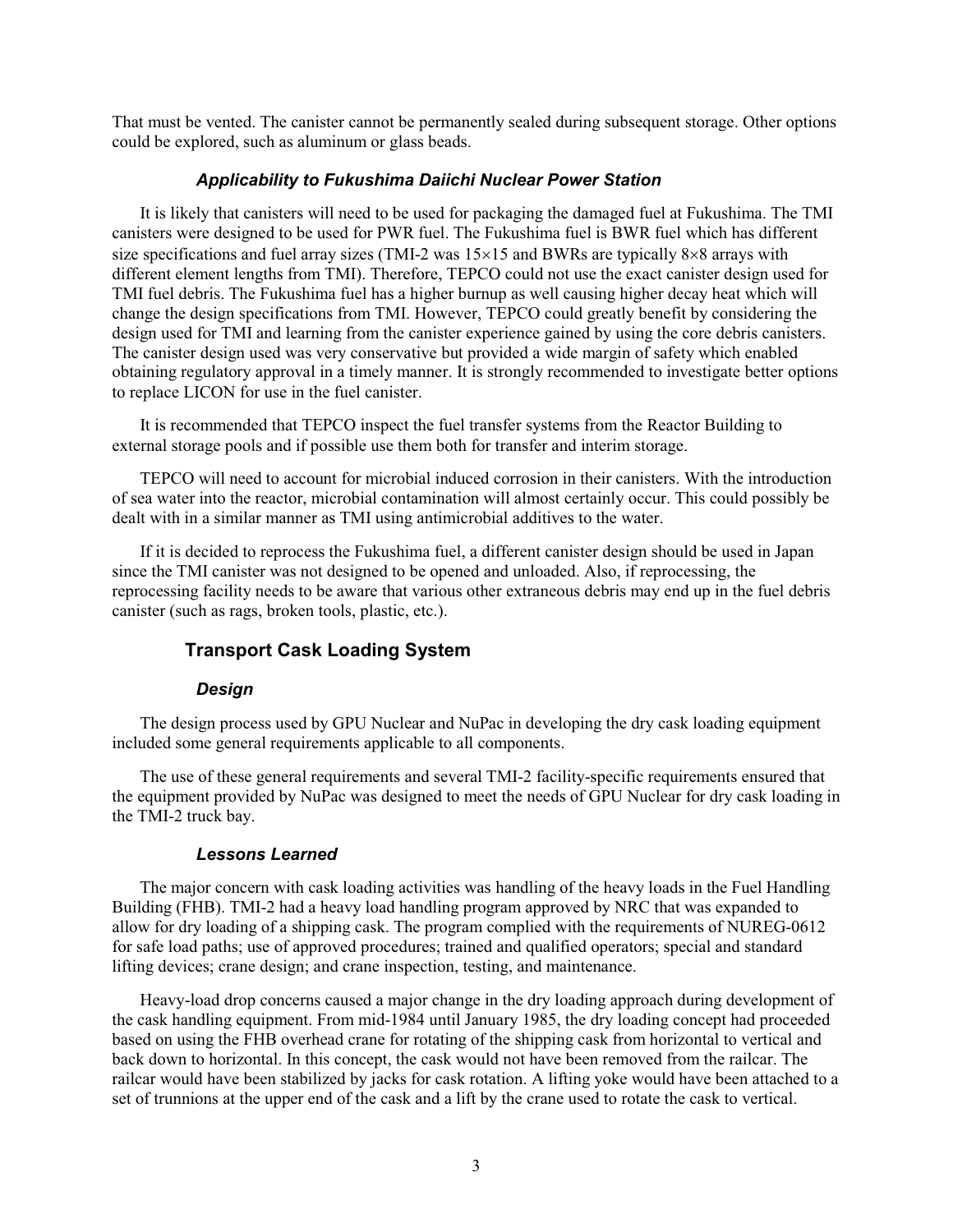During lowering to horizontal, the crane would have controlled the cask's rotation. Accident analyses identified that failure of the FHB crane during cask rotation would have resulted in a slapdown of the cask onto the railcar. The potential damage to the truck bay and FHB equipment in the basement was unacceptable to GPU Nuclear.

The initial consideration was to provide hydraulic snubbers between the cask and skid to prevent an uncontrolled slapdown of the cask. Further discussions and evaluations showed that the cask hydraulic lift assembly (CHLA) could be used instead of the crane and therefore eliminated potential failure of the FHB crane during this operation. However, several complications arose with the division of responsibilities between GPU Nuclear and EG&G Idaho for the handling equipment. The transport skid was clearly in EG&G Idaho's scope, but as designed, required modification to accommodate the CHLA. Also, a lifting yoke had been included in EG&G Idaho's scope to provide for use at TMI-2 with the casks, but was not needed with use of the CHLA. Since the CHLA was performing the function of the FHB crane, GPU Nuclear was responsible for providing the CHLA. However, since the design of the CHLA required close integration with redesign of the skid, EG&G Idaho agreed to include procurement of the CHLA under EG&G Idaho's cask procurement contract.

All parties involved agreed that an integrated test of the system needed to be performed before use. The integrated test of the cask loading equipment (at the Hanford Engineering Development Laboratory) was very successful not only in achieving the objectives but in doing so away from TMI-2, where small anomalies in installation and checkout of the equipment would have been frustrating and much more costly to correct. Several necessary mechanical and electrical modifications and equipment improvements were uncovered by the integrated test. Changes were engineered and implemented within hours and days rather than days or weeks had the equipment been set up at TMI-2 initially. The test enabled many TMI-2 operators to gain first-hand knowledge of the equipment's design and operation, including an understanding of the functional requirements by direct discussions with NuPac's design engineers. This transfer of information was very valuable to the straightforward installation and use of the equipment at TMI-2. The integrated test lasted a month, including initial system assembly, testing, disassembly, and packing for the shipment to TMI-2. The cost effectiveness of the integrated test was indicated by the fact that equipment went from receipt at TMI-2 to NRC approval for use in less than two months.

#### *Applicability to Fukushima Daiichi Nuclear Power Station*

It would be valuable to perform integrated testing of the cask loading equipment designed for use at Fukushima before using the equipment on casks actually loaded with fuel debris. Problems can be uncovered and corrected before handling radioactive material. Also operators can gain first-hand knowledge and experience of the equipments operation. With planning and appropriate equipment, large casks can be used in limited facilities.

#### **Shipment from TMI to CFA**

The TMI-2 shipments began on July 20, 1986, and were completed on May 9, 1990. There were a total of 49 cask loads transported by 22 rail shipments over about 3.8 years. Cask load 47 contained only six canisters, for a total of 342 canisters of TMI-2 core debris transported to the INL. There was an average of 90 canisters shipped per year. The cross-country trip required about four days (several hours less than four days as operational efficiencies improved).<sup>1</sup> The maximum shipping times were limited by the safe shipping window of the most restrictive canister.

The shipments from TMI to INL were as a dedicated rail shipment over a predetermined route. The train comprised of the engine buffer cars, one to three casks and a caboose. The buffer cars were loaded with a rock ballast and located between the engine and first cask, between each cask, and between the last cask and the caboose. The cars were to ensure separation between the casks in case of accident and to reduce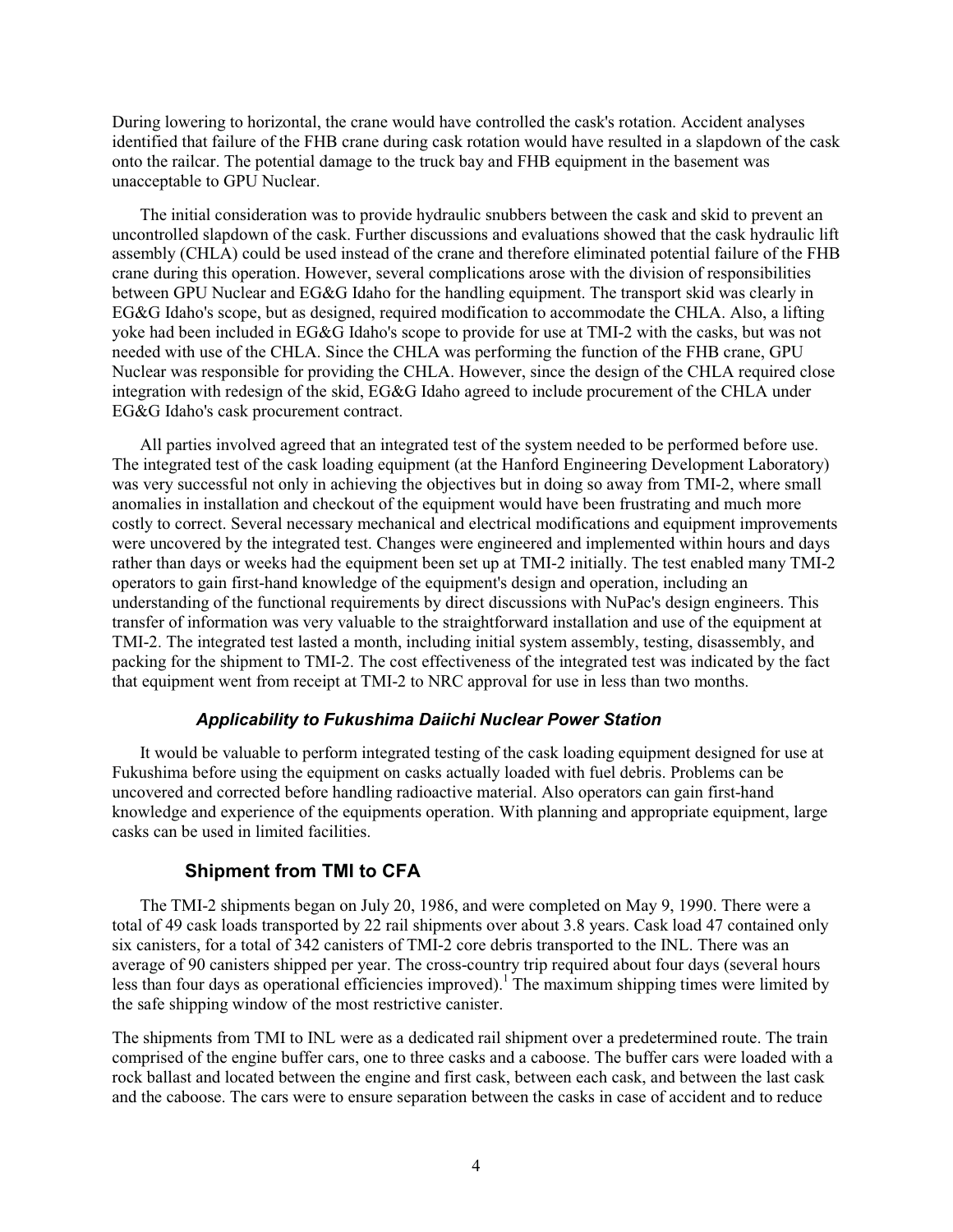radiation to personnel during transport. The empty casks were returned to TMI as routine freight. At the time of shipment, use of a caboose was being phased out of rail service and another car would be needed in the future to transport personnel. In addition, at that time security escorts were not required but would probably be needed today. Representatives of the INL rode on the first few train shipments as an escort. These representatives were to provide expertise in case of a large accident.

#### *Lessons Learned*

The shipping campaign from Three Mile Island to Idaho was a very successful project. It has been used as a model for transporting spent fuel since then. There were a number of things which helped the success of the shipping campaign. A few of them are described below:

#### **Working Closely with Elected Officials**

DOE, in conjunction with other Federal agencies, was implementing national policy affirmed by two U.S. presidents, in activities and support of the cleanup of the TMI-2 accident. Those DOE activities, including acceptance and transport of the TMI-2 core debris, were frequently reviewed by Congressional committees through the process of testimony on technical progress and DOE budget authorizations. Accordingly, there was approval at the highest levels of government for the transport activity.

#### **Public Relations Plan**

The TMI-2 Program did a credible job in preparing a public relations plan before the campaign started. The program accepted and enhanced all established public relations procedures, prepared and distributed program briefs and videos, co-hosted a media day, made public announcements, performed prenotification activities, and met with some State and public officials.

#### **Interfacing Equipment with Facilities**

Equipment interfaces, both at the INL and TMI-2, took a lot of planning, teamwork, and honest and open communication. The integrated test of all cask handling and cask loading equipment that was performed at the Maintenance and Support Facility of the Fast Flux Test Facility of the Hanford Engineering Development Laboratory was very valuable for confirming cask-to-handling equipment fit up, training of GPU Nuclear personnel, development of procedures, and generally proving system performance. The test resulted in a much smoother installation and startup of equipment at the TMI-2 facility.

#### **Licensing, Teamwork, Problem Prevention, and Attention to Quality Assurance**

Perhaps one of the best keys to success for all activities related to transport of the TMI-2 core debris was teamwork, attention to detail, emphasis on prevention of and/or early detection of problems, and stringent QA aimed at preventing problems. These policies were practiced throughout all technical activities, from design of the cask system to storage of canisters at the INL. Many examples are cited in the text. The whole experience of the cask licensing process is one example: proper use of testing, "in process" discussions with the regulatory agency, on-the-spot QA and engineering oversight, and so forth.<sup>1</sup>

#### *Applicability to Fukushima Daiichi Nuclear Power Station*

If it is decided to ship the damaged Fukushima fuel across public roadways or railways, then there is much to learn from the very successful transport of TMI fuel to Idaho.

When planning a spent fuel transportation route, plan out alternate routes all along the preferred route. Sometimes detours need to occur because of accidents ahead on the route or other events. It saves a lot of time and money to have alternate routes already planned and approved for use.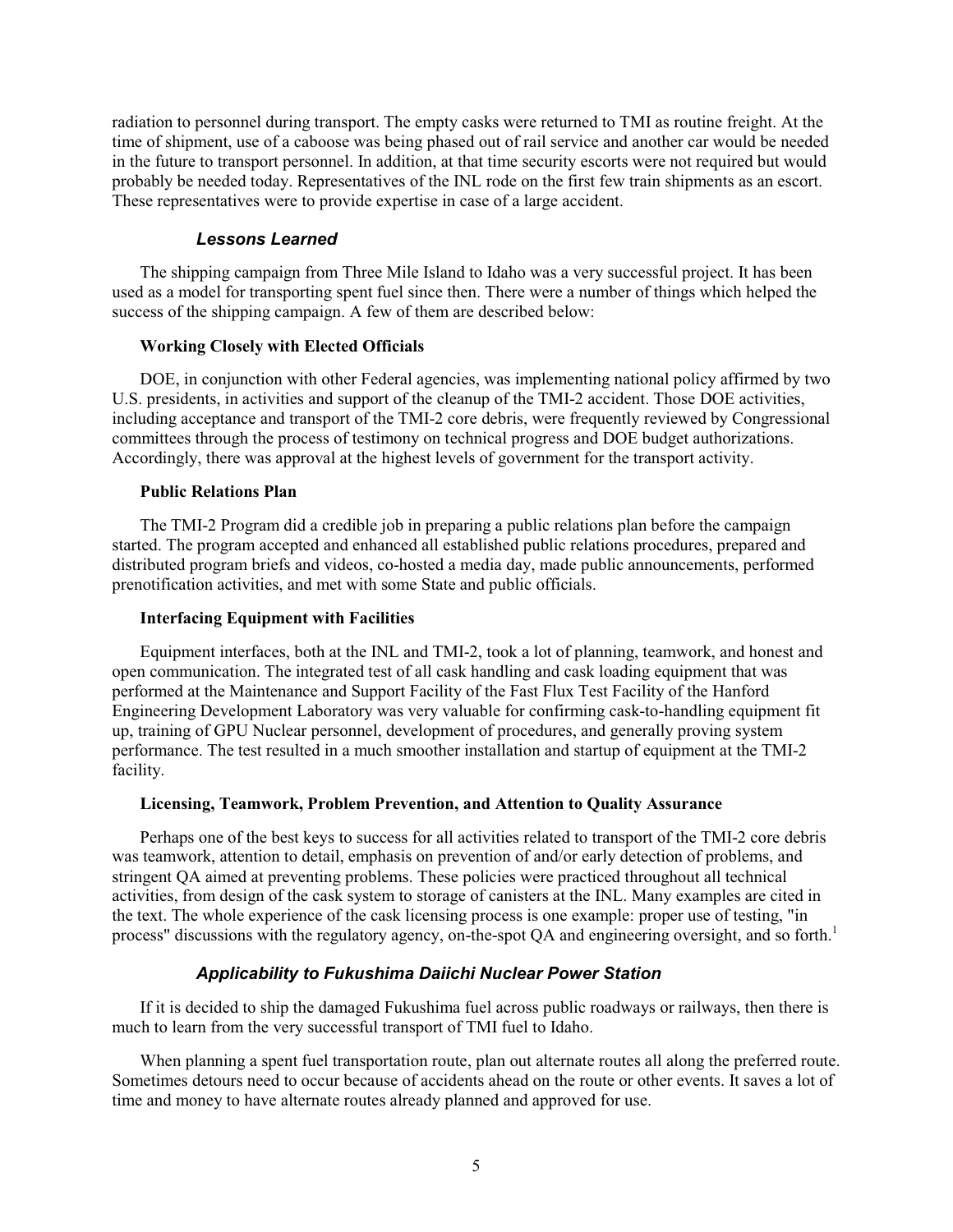It is helpful to have a project representative on board the shipment. This reduces fears of the transportation crew and the public.

It was advantageous to have double containment for the shipment of the TMI fuel (canister and cask). It significantly reduced the consequences of accident and attack scenarios. This also helped to reduce concerns of citizens and public officers.

#### **Transport from CFA to TAN and wet storage at TAN**

#### **Canister Water-Filling and Wet Storage at TAN**

Preparing the canisters for long-term storage required that (a) each canister be filled with water; (b) each canister be locked into a storage module; (c) each module be transferred into the storage pool and placed in a designated location; and (d) a vent tube be installed on each canister for continuous venting. Although the canisters were shipped dewatered to satisfy transportation safety requirements, each was refilled and stored water-filled, but continuously vented, to ensure safe long-term storage at the INL.

#### *Lessons Learned*

In January 1986, one of the NuPac 125-B casks was delivered to the INL, and a dry run of the entire sequence of receipt and storage operations at the INL was performed. Handling equipment was tested and modified as needed. The environmental cover and two overpacks were removed from the cask, and the cask and skid were transferred from the railcar to the transporter. Once the dry run operations at CFA were completed, the loaded transporter was shipped to TAN and backed into the Hot Shop for personnel training and to test the Hot Shop equipment. The cask was transferred from the transporter to the work platform; both lids and the shield plugs were removed; and the dummy canister was moved in and out of each of the seven canister cavities in the ICV of the cask. This dry run thoroughly tested all of the cask and canister handling equipment and the operating procedures. Several needed improvements were identified.

The first was that the mechanical dynamometer between the overhead crane hook and the canister grapple could not always be read during removal of the canister. The dynamometer was needed to monitor the load on the grapple during the lift of a canister from a cask. This ensured that the canister did not bind up in the cask and overload the grapple. The dynamometer was replaced with a load cell that had an electronic readout in the operating gallery area that could be easily read by the technicians.

Secondly, the ability of the technicians to see the canisters being lowered into the storage module in the vestibule pool needed to be improved. Visibility was improved by adding a pan, zoom, and tilt capability to the underwater camera system and by installing better underwater lighting.

Finally, the canister grapple designed at TMI-2 for TMI-2 equipment was not fully compatible with the remote handling operations needed in the Hot Shop. The side loads on the grapple from electrical control cords caused the grapple, as originally designed, to hang at an angle that made it difficult to engage canisters remotely. The grapple was modified to specifically meet the needs of the Hot Shop.

While in wet storage at TAN, the TMI fuel continued to produce hydrogen which was vented out through the canister venting system. Periodically, the vent tube system would temporarily plug and then release causing a spray of potentially dangerous water out the top of the canister venting system.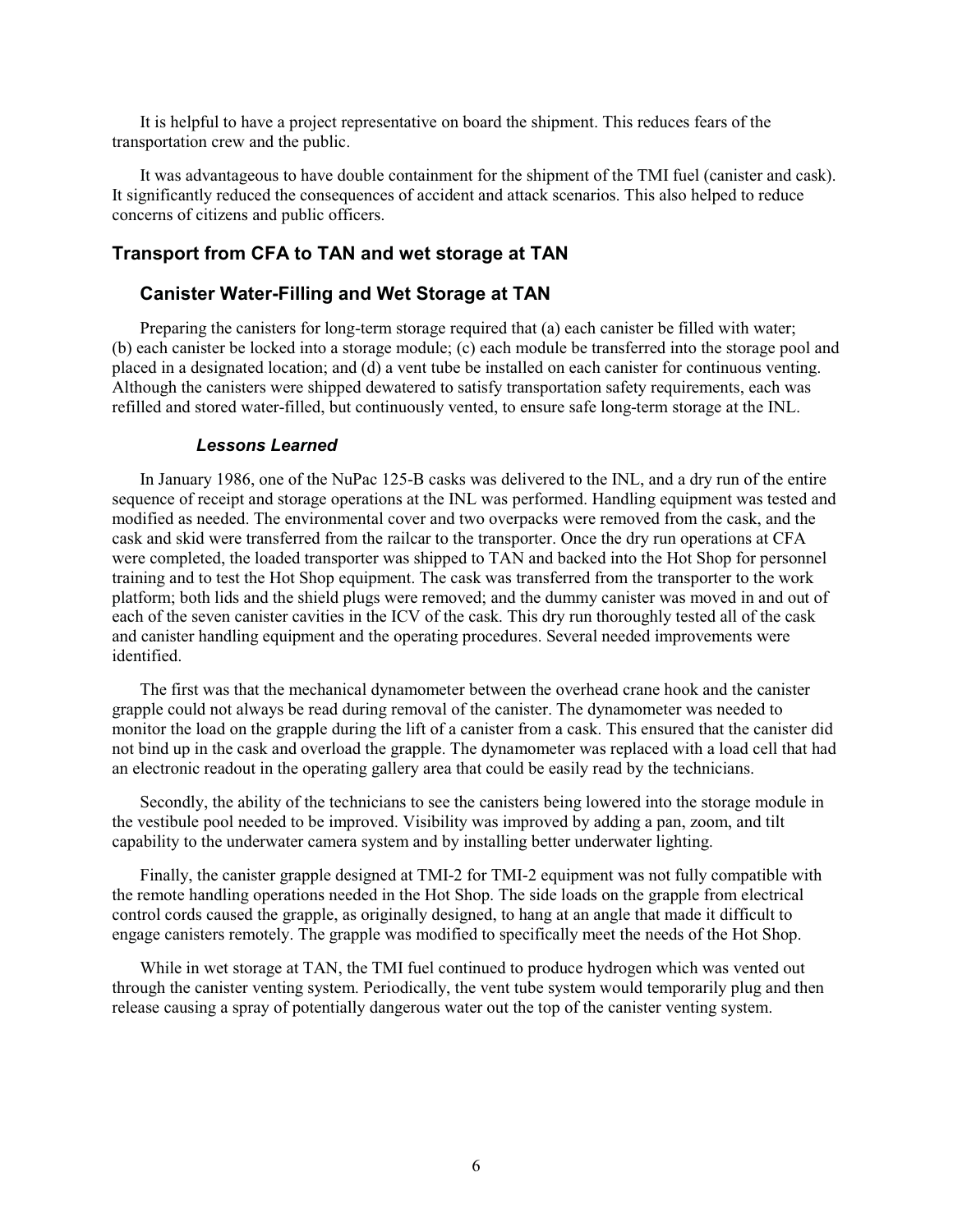#### *Applicability to Fukushima Daiichi Nuclear Power Station*

Once it is decided where the damaged fuel from Fukushima will be transported to for storage, the handling equipment at the storage facility needs to have sufficient remote cameras to perform canister handling operations.

The grapple system needs to be designed and tested to prevent the canister from releasing from the grapple while moving.

If a canister venting system is use for Fukushima fuel in wet storage, steps should be taken to mitigate the plugging of the canister venting system (which could cause a buildup of pressure followed by a spray of water out the top of the vent).

## **Transport from TAN to INTEC and Dry Storage at INTEC**

#### **Removal from Wet Storage and Preparation for Transfer**

In 1998, the U.S. Department of Energy directed the operators of the INL to begin encapsulating the TMI canisters (which were in wet storage at TAN) into dry storage canisters (DSCs).The project to move all of the TMI canisters from wet storage at TAN to dry storage was a very successful project and completed six weeks ahead of schedule.

#### *Lessons Learned*

It was determined that the TMI canisters must be stored vented because of the continuous buildup of hydrogen gas. The hydrogen gas is from the water used in the manufacture of the LICON.

Initially manual TIG welding was used for welding operations on the DSC. This resulted in higher dose rates for welders and welder fatigue. Automatic MIG welding was implemented and resulted in drastic improvements.

Storing new DSCs in a clean environment is essential to subsequent operations. The DSCs were fabricated using carbon steel materials that rust. Seal and weld surfaces needed protection during storage. However, protection materials must be compatible with subsequent welding operations.

There were many innovations, techniques, lessons learned, and approaches used to achieve program success. These include:

- A systems approach to proposal and specification requirements was used to select the welding system and conducted the welding system readiness assessments for the program.
- Because there were no flaws in the automated welding, a novel in-situ cracking technique was developed to generate a crack on the mockup assembly welds to validate that the remote inspection system could ascertain weld defect indications at each layer in the weld joint.
- A validation or readiness assessment of the welding system, on a mockup DSC weld-out with complete destructive and non-destructive evaluation of the welds, was performed prior to purchase of welding services. The use of mockup DSCs were invaluable in measuring the readiness of the subcontractor vendors, the functionality of the welding system, validating the operating procedures, and training the operators.
- Dry-run procedure validation performed during a mockup assembly weld-out enhanced the operating procedure prior to start-up.
- A subcontractor welding service was employed to perform the welding, furnish the welding system, and provide the system spare parts with a full-time service technician. This helped relieve the facility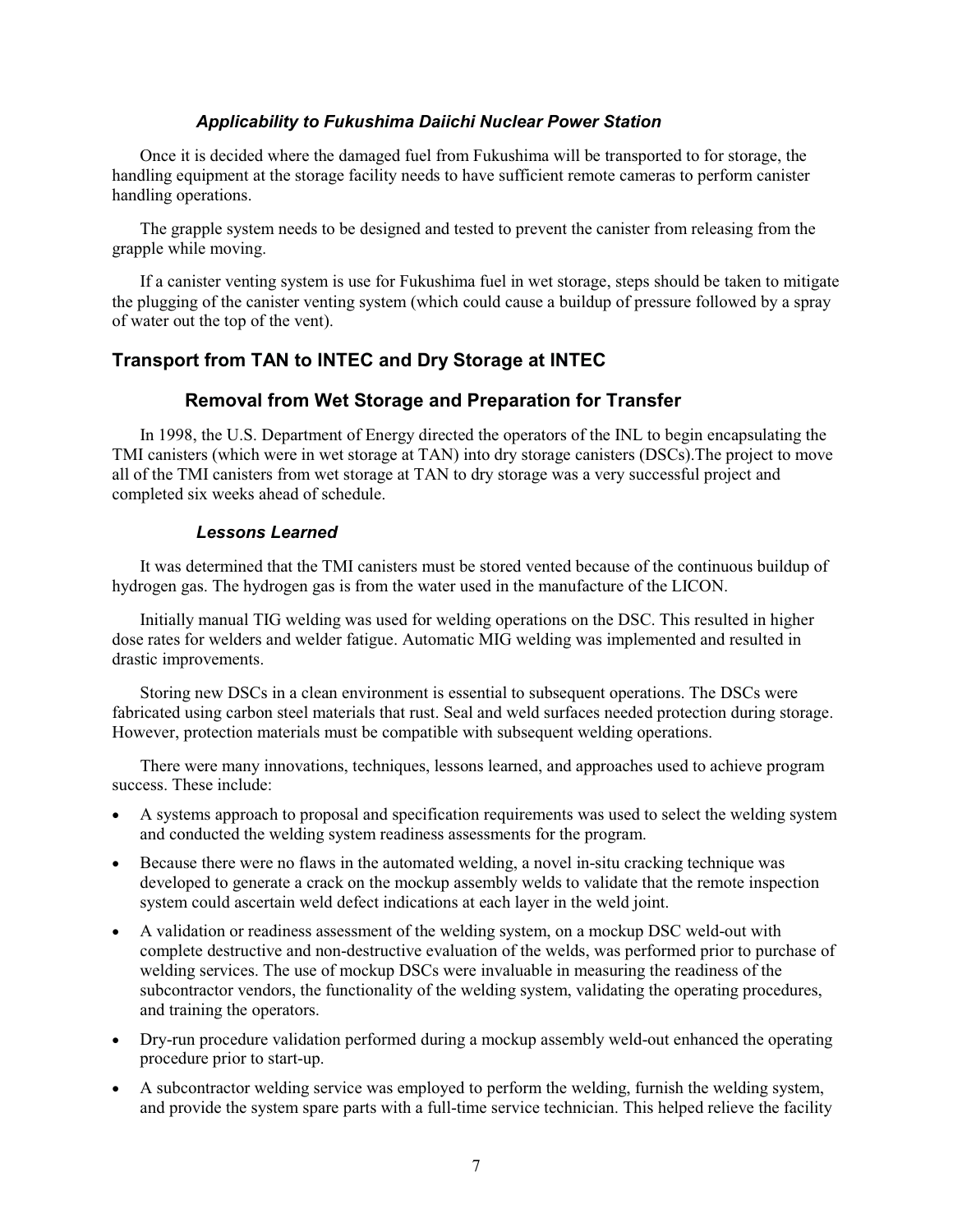operations of maintaining the welding system, having spare parts, and hiring extra staff for the short term program.

 Using a rugged proprietary welding system designed with redundancy or dual components and built for the radioactive environment was paramount in achieving success of the program.<sup>19</sup>

## *Applicability to Fukushima Daiichi Nuclear Power Station*

If it is decided to use a DSC at Fukushima, it is recommended that automated welding be used for welding operations on the DSC. This will improve efficiency and decrease worker dose.

It is recommended to not use LICON or any other water based or hydrogen generating material for criticality control in the fuel debris canister.

## **Onsite Shipment to INTEC**

The OS197 transfer system includes the transfer cask, transfer trailer, skid positioning system, and hydraulic ram system. Dry shield canisters, which contain up to 12 TMI-2 core debris canisters, were placed inside the OS197 transfer cask during the TAN and INTEC transports. The OS197 transfer system was designed by VECTRA Technologies, Inc., and was licensed [10 CFR 72 "Licensing Requirements for the Independent Storage of Spent Nuclear Fuel and High-level Radioactive Waste," *Code of Federal Regulations,* Office of the Federal Register.] by the Nuclear Regulatory Commission (NRC) for onsite transport of irradiated fuel assemblies. Since the intended use of the transfer system was for slow moving onsite applications only and not for transport over public highways, the system design, maintenance,

inspection, and attachment of the transfer cask to the skid positioning system and transfer trailer, were not in compliance with DOT Federal Motor Carrier Safety Regulations.

Changes of interpretation of DOT rules required that a short section of road between TAN and INTEC was declared "Public Highway." That section of road was closed for the short time necessary to transport the shipping cask between DOE controlled areas. This required DOE to obtain a State of Idaho permit with public notification for road closure.

The 342 canisters of core debris were stored in underwater storage at TAN-607 from 1986 to 2001. Upon



**Figure 2. TMI core debris moved by truck and trailer from Test Area North (TAN) to INTEC.**

removal, the canisters had an estimated unshielded dose rate from 50 to 150 rem/hr at 1 m. The decay heat per canister was estimated to be a maximum of 60 W with the average being only 29 W. Prior to loading the TMI-2 canisters in NUHOMS dry shielded canisters (DSCs) for transport to INTEC, the TMI-2 canisters were dewatered, heated, and vacuum dried.

## *Lessons Learned*

It was discovered that the DSCs needed to be loaded with canisters such that they were weight balanced. If they were not balanced then while the hydraulic ram was inserting the DSC into the concrete vault, the DSC tended to rotate. This caused a problem because the vent assembly on the DSC would then not line up with the corresponding cut-out in the end of the NUHOMS vault.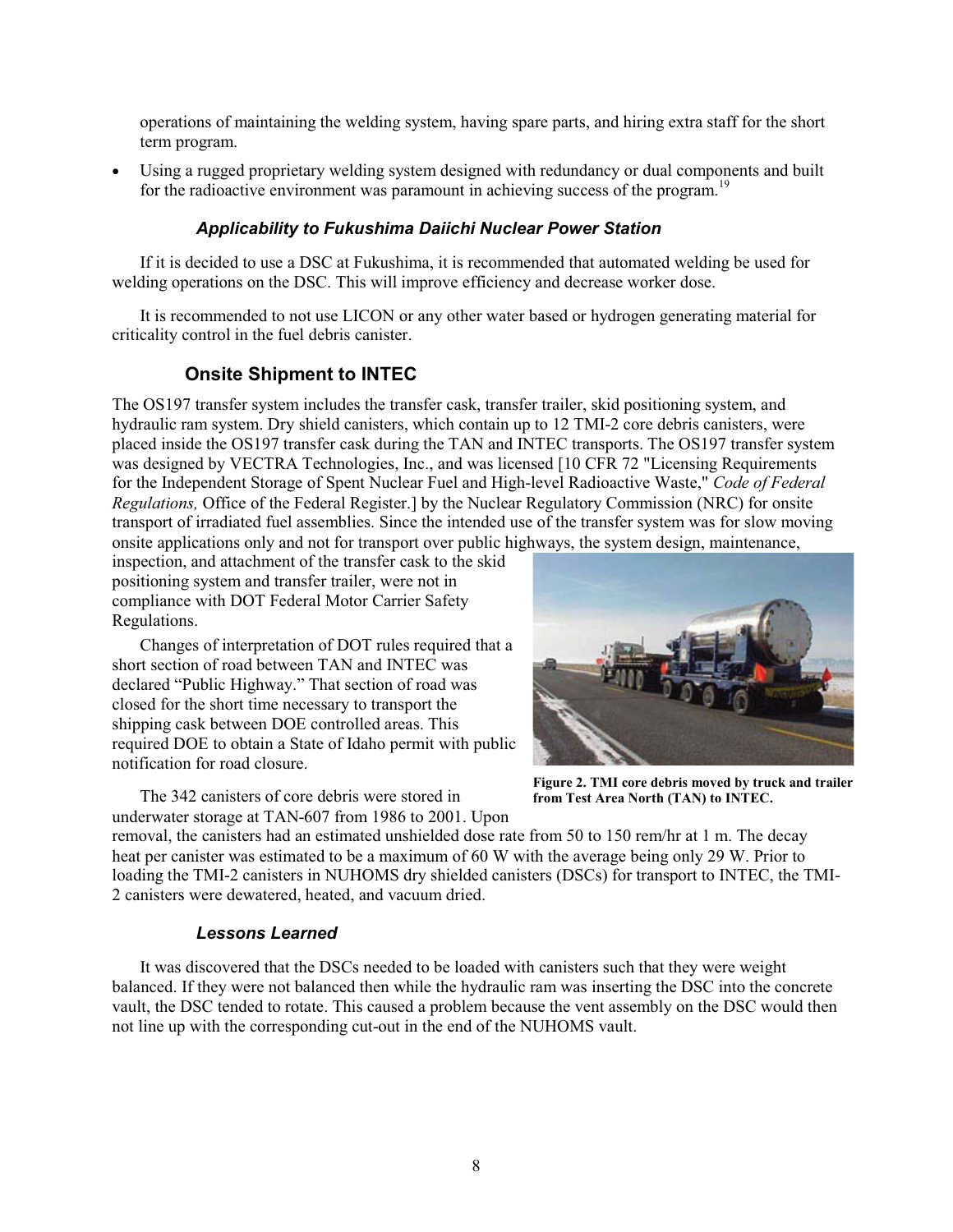#### *Applicability to Fukushima Daiichi Nuclear Power Station*

If a vented DSC is used with the NUHOMS storage system in Japan, weight balancing the DSC will need to be taken into consideration.

#### **Dry Storage in NUHOMS at INTEC**

The U.S. Department of Energy (DOE) chose a modified NUHOMS<sup>®</sup> spent fuel storage system, designated NUHOMS $^{\circ}$ -12T, which is used at the independent spent fuel storage installation (ISFSI) constructed at the INL at the INTEC location. The INL TMI-2 ISFSI design is based on the currently licensed NUHOMS® system. The NUHOMS® system has an extensive licensing and technical basis. The original NUHOMS® Topical Report (NUH-001, Revision 1A, NRC Project No. M-39) was approved by the United States Nuclear Regulatory Commission (NRC) on March 28, 1986 for storage of seven spent pressurized water reactor (PWR) fuel assemblies.

After initial loading of an HSM, the license (Technical Specifications) surveillance requirements included periodic leak testing of the DSC vent housing seals, monitoring of HSM radiation levels at the front door and end shield walls, radiation monitoring of DSC vent system HEPA filters, and sampling the gas inside the DSC for hydrogen. Periodic leak testing of the DSC vent housing seals was performed within seven days after insertion of a DSC into and HSM, and every five years during storage operations. HSM radiation levels at the front door and end shield walls were measured within 24 hours after completing an HSM loading. Radiation monitoring of DSC vent system HEPA filters was performed monthly during the first year, quarterly during the second through fifth years, and annually thereafter. Sampling the gas inside the DSC for hydrogen was performed monthly during the first year, and annually thereafter.

The Radiological Environmental Monitoring Program required by the license was designed to monitor two potential radiation exposure pathways; direct radiation and airborne radioactivity. Thermoluminescent dosimetry stations are located around the perimeter of the ISFSI protected area and the dosimeters are exchanged quarterly. A 7-day air sample is collected each month and analyzed for gross alpha and beta radioactivity. Gamma spectroscopy is performed on composited air samples to monitor for Cs-137.

#### *Lessons Learned*

During a 2011 inspection of the ISFSI, the NRC noted that significant degradation of the exterior concrete on the HSMs had occurred over the recent years due to water intrusion and the annual thawing and freezing cycle. The condition had been monitored for several years by the licensee and the operating contractor. The condition, best characterized as severe cracks radiating from the through-hole penetrations in the HSM roof corners, was mitigated in 2011. The licensee awaits the NRC for a return inspection of the mitigative condition. The aging management program for the ISFSI includes a periodic concrete surface monitoring program for the HSMs.

In early 2012 the NRC requested from Transnuclear, Inc. (ML12033A211) a list of all ISFSI sites utilizing Certificate of Compliance (CoC) No. 1004 in conjunction with through-hole HSM roof penetrations. Transnuclear, Inc. responded with a list of six sites (TMI-2 ISFSI inclusive) that use the HSM design with through-hole roof penetrations (CoC 1004, 1029, and 1030 plus certain other sitespecific licenses). In a separate letter (ML120100134) from the NRC SFST to Region IV, SFST stated they believe inspection and maintenance activities by licensees should focus on early identification and mitigation of potential degradation in penetrations and appropriate aging management maintenance actions should be incorporated into the license renewal. Additional recommendations were made with